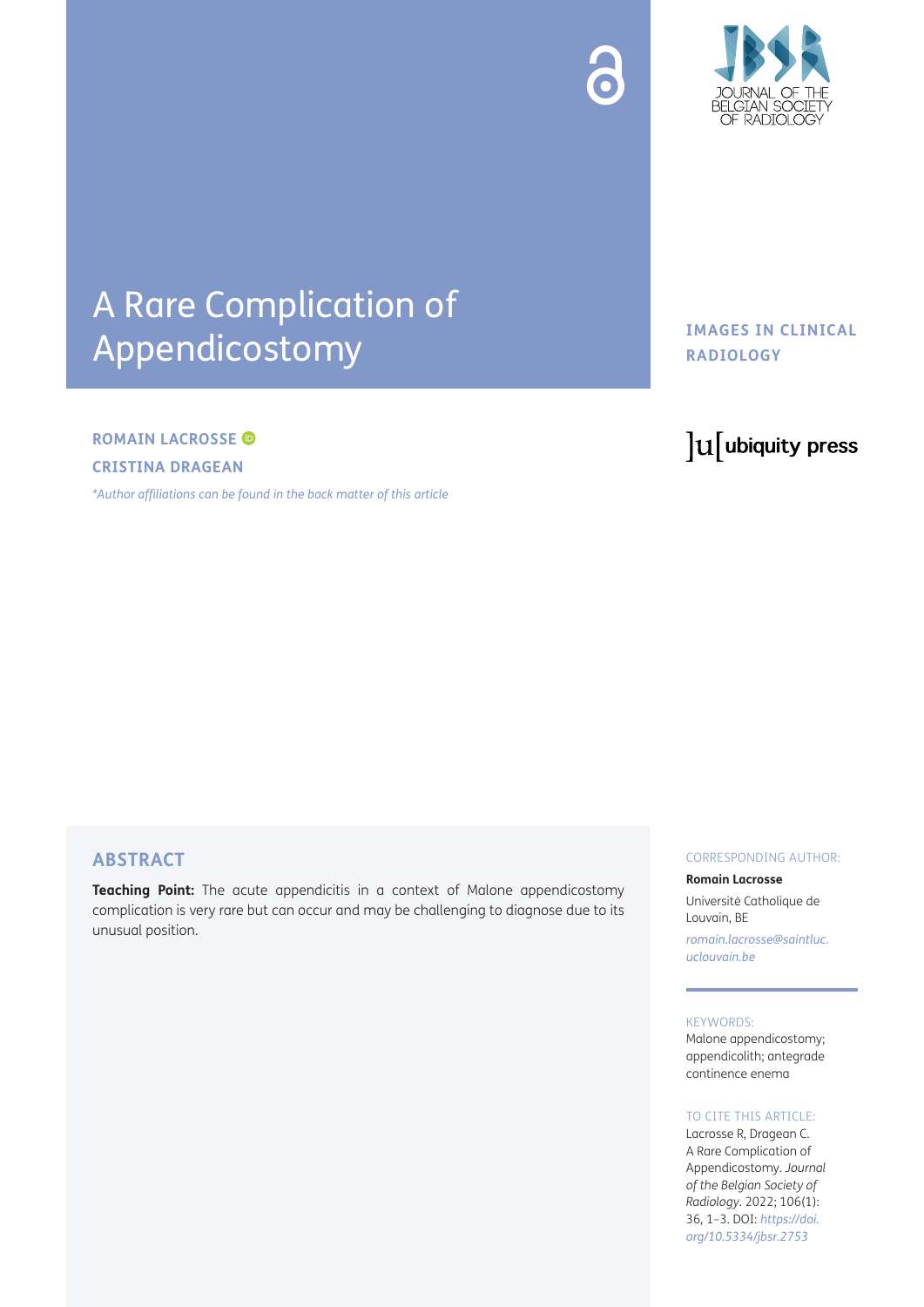#### **CASE HISTORY**

A 33-year-old male patient with a history of Malone appendicostomy (MA) for neonatal ano-rectal malformation presented with fever (40°C), increasing periumbilical pain, diarrhoea and nausea. Clinical examination revealed periumbilical cutaneous inflammation. Bloods showed only discrete increase of CRP. Abdominal computed tomography (CT) examination revealed wall thickening (**[Figure 1](#page-1-1)**, red arrow axial image) and enlargement of the appendicostomy due to a large  $30 \times 10$  mm appendicolith (**[Figure 1](#page-1-1)**, yellow arrow sagittal oblique image) with discrete fat stranding (**[Figure 1](#page-1-1)**, blue arrow axial image) and local reactional mesenteric lymph nodes. No bowel perforation was detected. The retained diagnosis was acute appendicitis, and the patient was treated conservatively with a satisfactory clinical evolution. Years later, relapsing symptoms led to surgical ablation of the appendicostomy. MA anastomoses the appendix to the deep part of the umbilicus and includes a valve mechanism allowing for antegrade colonic enema flushing without stool leakage in patients with fecal incontinence. Frequent complications of MA include stomal orifice stenosis as well as stomal infection and appendiceal perforation during

catheterization [\[1](#page-1-2)]. However, the presence of inflammation of the appendicostomy secondary to obstruction is rare and may be challenging to diagnose radiologically due to the unusual position of the appendix.

#### **COMPETING INTERESTS**

The authors have no competing interests to declare.

#### <span id="page-1-0"></span>**AUTHOR AFFILIATIONS**

**Romain Lacrosse** *[orcid.org/0000-0002-9719-1848](https://orcid.org/0000-0002-9719-1848)* Université Catholique de Louvain, BE **Cristina Dragean** Cliniques Universitaires Saint-Luc, BE

#### **REFERENCE**

<span id="page-1-2"></span>1. **Abbes Orabi N, Paterson HM, Goncette L, Danse E, Saey JP, Kartheuser A.** Malone appendicostomy: An unexpected complication. *Tech Coloproctol*. 2011; 15(1): 81–83. DOI: *<https://doi.org/10.1007/s10151-010-0672-2>*

<span id="page-1-1"></span>

**Figure 1.**